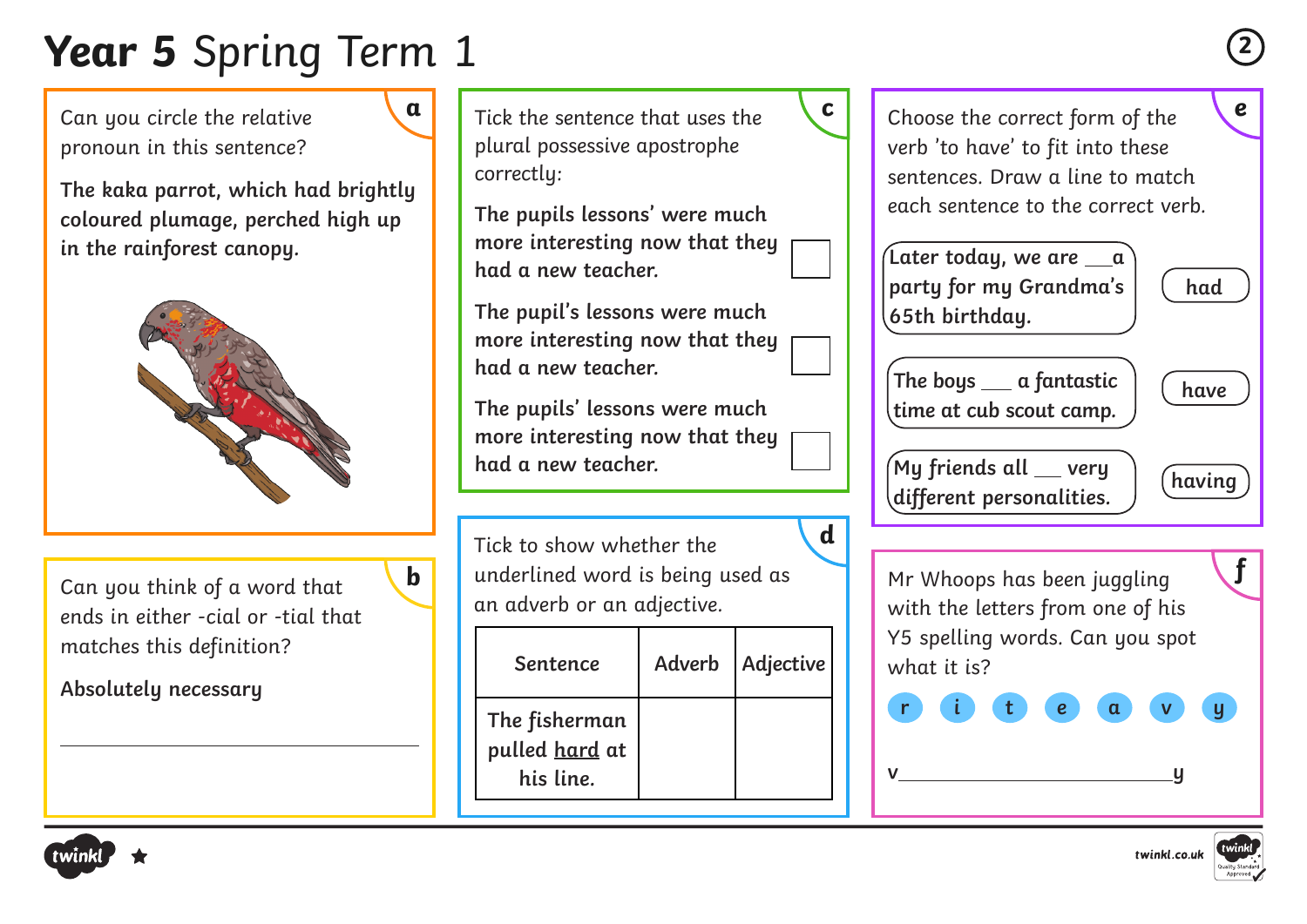### **Year 5** Spring Term 1 **Answers <sup>2</sup>**

Can you circle the relative pronoun in this sentence?

**The kaka parrot, which had brightly coloured plumage, perched high up in the rainforest canopy.**



Can you think of a word that ends in either -cial or -tial that matches this definition?

**Absolutely necessary**

**essential**



**The pupils lessons' were much more interesting now that they had a new teacher.** 

**The pupil's lessons were much more interesting now that they had a new teacher.** 

**The pupils' lessons were much more interesting now that they had a new teacher.**

Tick to show whether the **h** underlined word is being used as **of the UK of the Mr Whoops has been juggling <b>the state** an adverb or an adjective.

**d**

| Sentence                                            | Adverb | Adjective |
|-----------------------------------------------------|--------|-----------|
| The fisherman<br>pulled <u>hard</u> at<br>his line. |        |           |

Choose the correct form of the verb 'to have' to fit into these sentences. Draw a line to match each sentence to the correct verb.

| Later today, we are $\rule{1em}{0.15mm}$ $\,$<br>party for my Grandma's<br>65th birthday. | had    |
|-------------------------------------------------------------------------------------------|--------|
| The boys _ a fantastic<br>time at cub scout camp.                                         | have   |
| My friends all __ very<br>different personalities.                                        | having |

Mr Whoops has been juggling with the letters from one of his Y5 spelling words. Can you spot what it is?



**variety**



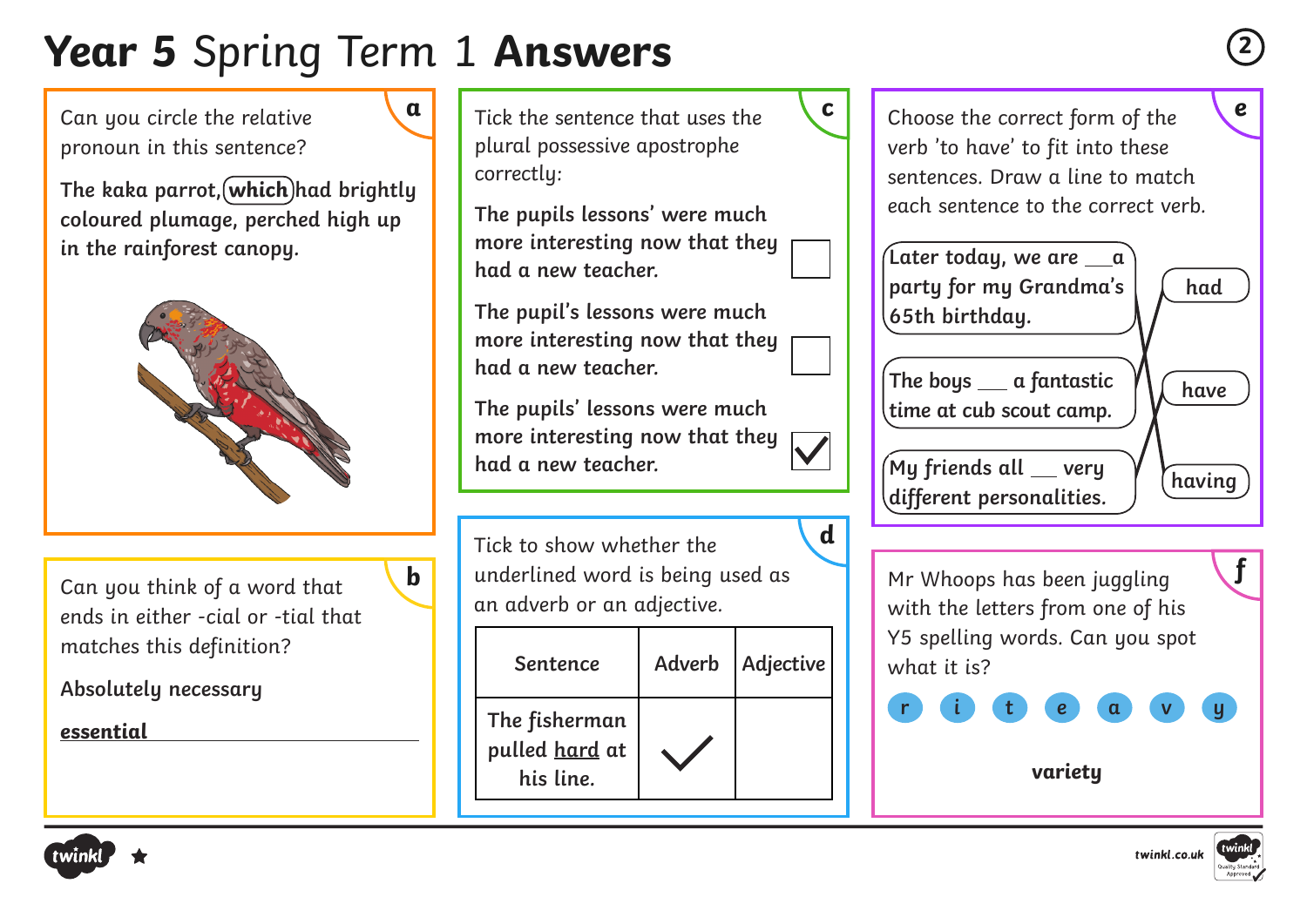# **Year 5** Spring Term 1 **<sup>2</sup>**

Can you circle the relative pronoun in this sentence and add commas around the relative clause?

**The kaka parrot which had brightly coloured plumage perched high up in the rainforest canopy.**



**b**

Can you think of a word that ends in either -cial or -tial that match these definitions?

**Absolutely necessary** 

**Top secret!** 

Explain why this plural possessive apostrophe sentence is incorrect.

**The pupil's lessons were much more interesting now that they had a new teacher.** 

Tick to show whether the underlined word is being used as an adverb or an adjective.

| Sentence                                  | Adverb | Adjective |
|-------------------------------------------|--------|-----------|
| The fisherman pulled<br>hard at his line. |        |           |
| It was a direct flight<br>to Greece.      |        |           |

Choose the correct form of the **a c e** verb 'to have' to fit into these sentences.

> Later today, we are \_\_\_\_\_\_\_\_\_ a party **for my Grandma's 65th birthday.**

> The boys \_\_\_\_\_\_\_\_\_ a fantastic time at **cub scout camp.**

My friends all \_\_\_\_\_\_\_ very **different personalities.** 

Mr Whoops has been juggling with the letters from one of his Y5 spelling words. Can you spot what it is?  $\overline{\mathbf{d}}$  **Mr** Whoops has been juggling  $\mathbf{f}$ 

**r i t e a v y**

**v** 



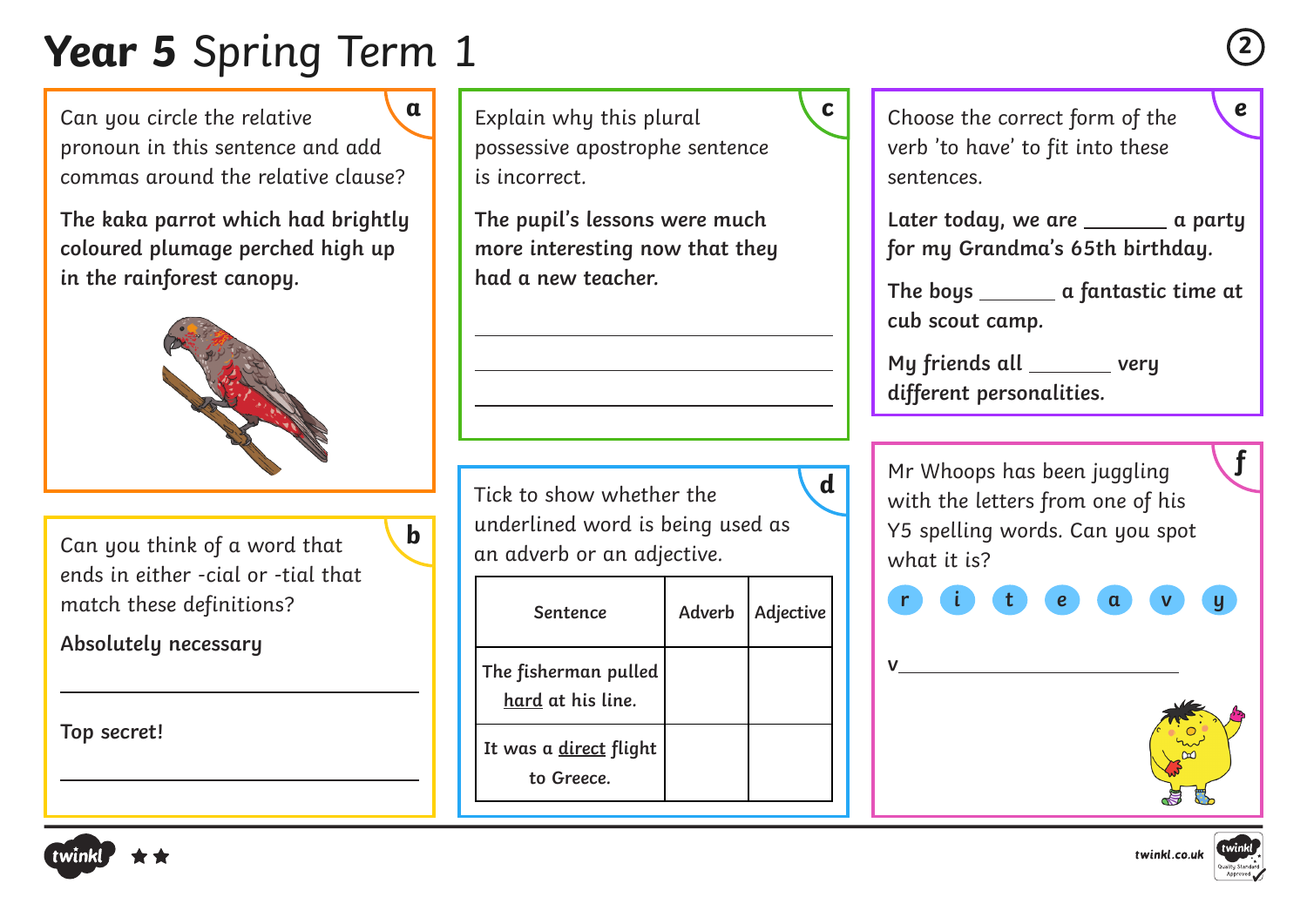# **Year 5** Spring Term 1 **Answers <sup>2</sup>**

Can you circle the relative pronoun in this sentence and add commas around the relative clause?

The kaka parrot, (which) had brightly coloured plumage**,** perched high up in the rainforest canopy.



Can you think of a word that ends in either -cial or -tial that match these definitions?

**Absolutely necessary** 

**essential** 

**Top secret!** 

**confidential**

**b**

Explain why this plural possessive **a c e** apostrophe sentence is incorrect.

The pupil's lessons were much more interesting now that they had a new teacher.

**Accept an appropriate explanation that there is more than one pupil and more than one lesson so the apostrophe should be after the 's', i.e. the pupils' lessons.**

Tick to show whether the underlined word is being used as an adverb or an adjective.

| Sentence                                  | Adverb | Adjective |
|-------------------------------------------|--------|-----------|
| The fisherman pulled<br>hard at his line. |        |           |
| It was a direct flight<br>to Greece.      |        |           |

Choose the correct form of the verb 'to have' to fit into these sentences.

Later today, we are **having** a party for my Grandma's 65th birthday.

The boys **had** a fantastic time at cub scout camp.

My friends all **have** very different personalities.

Mr Whoops has been juggling with the letters from one of his Y5 spelling words. Can you spot what it is?  $\overline{\mathbf{d}}$  **Mr** Whoops has been juggling  $\mathbf{f}$ 



**variety**





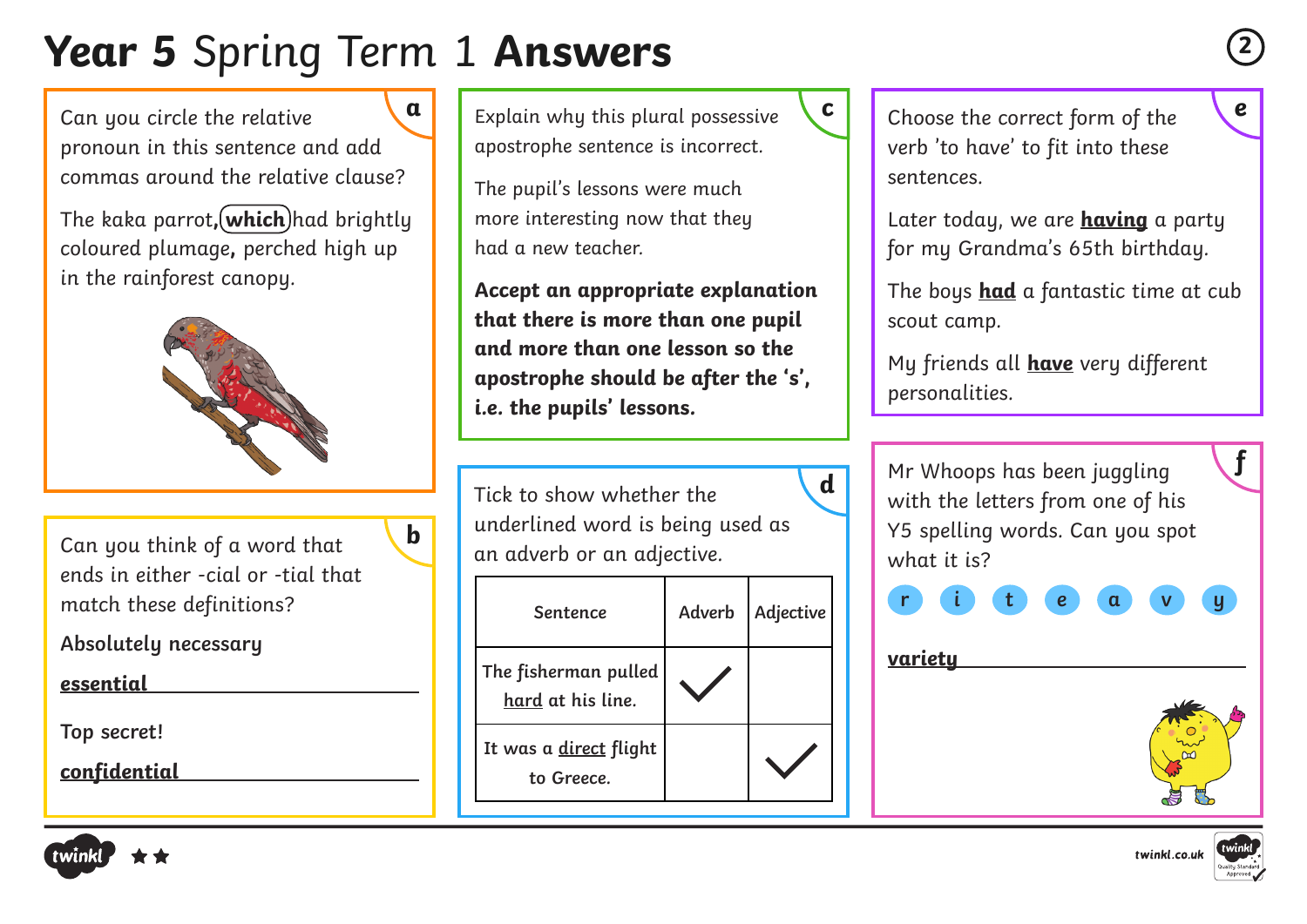### **Year 5** Spring Term 1 **<sup>2</sup>**

Can you add a relative clause to this sentence? What punctuation marks would it need?

**The kaka parrot** 

| perched |
|---------|
|         |

**b**

**high up in the rainforest canopy**

Can you think of words that ends in either -cial or -tial that match these definitions?

**Absolutely necessary**

**Top secret!** 

**Relating to money**

Explain why this plural possessive apostrophe sentence is incorrect. Rewrite it correctly.

**The pupil's lessons were much more interesting now that they had a new teacher.** 

Tick to show whether the underlined word is being used as an adverb or an adjective.

| <b>Sentence</b>                               | Adverb   Adjective |
|-----------------------------------------------|--------------------|
| The fisherman pulled<br>hard at his line.     |                    |
| It was a direct flight to<br>Greece.          |                    |
| The family arrived<br>early to the pantomime. |                    |

**a b** Explain why this plural possessive **c c c** Choose the correct form of the verb 'to **c** have' to fit into these sentences.

> Later today, we are \_\_\_\_\_\_\_\_\_\_\_\_\_\_\_ a party **for my Grandma's 65th birthday.**

**The boys a fantastic time at cub scout camp.**

My friends all **with the UV** very different **personalities.** 

Now write a present perfect sentence using the correct form of the verb 'to have'.

Mr Whoops has been juggling with the letters from one of his Y5 spelling words. Can you spot what it is?

**r i t e a v y**

**d**



**f**